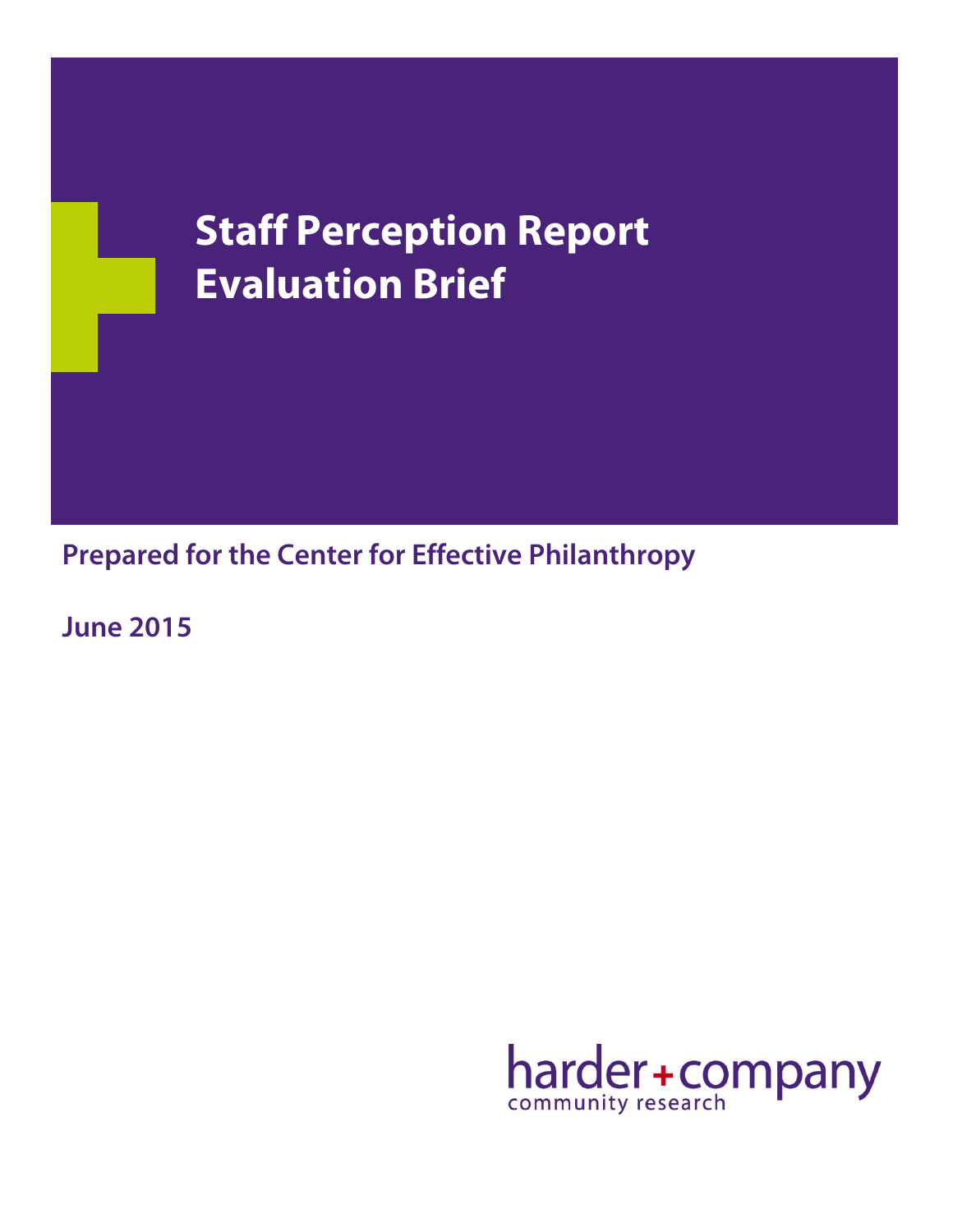## **Introduction**

The Center for Effective Philanthropy (CEP) provides a variety of tools and services to help grantmakers do their work in a way that promotes constituent input, field benchmarking, and foundation transparency. One of these tools is the Staff Perception Report (SPR), a survey designed by CEP to elicit foundation staff perspectives on many aspects of the work environment. Foundations with 15 or more staff members can use the survey to understand such crucial management issues as staff satisfaction, capacity, and empowerment. In 2015 CEP commissioned Harder+Company Community Research to conduct the first external assessment of the SPR in six years. The assessment has two main purposes:

- **Determine the SPR's usefulness and the extent to which it has strengthened foundations so they may achieve greater effectiveness, and**
- **IDENTIFY 1** Identify ways CEP might adapt the SPR to be more responsive to the needs of its target market and **ultimately become more sustainable.**

The SPR includes an online survey, a written report of findings, an interactive online report (introduced in 2013), and an in-person presentation. This assessment encompassed all aspects of the SPR, the findings of which are summarized in this brief. The brief is organized as follows:

- **Summary of key findings and recommendations**
- **What influenced users to select the SPR?**
- **What did SPR users value most?**
- How satisfied were SPR users?
- **What impact did the SPR have for users?**
- **Feedback on SPR survey content and presentation of results**
- **Non-SPR** user feedback
- **Recommendations**

This public version of the report reflects the full set of SPR feedback, excluding any confidential information from interview respondents and Harder+Company's staff survey market analysis.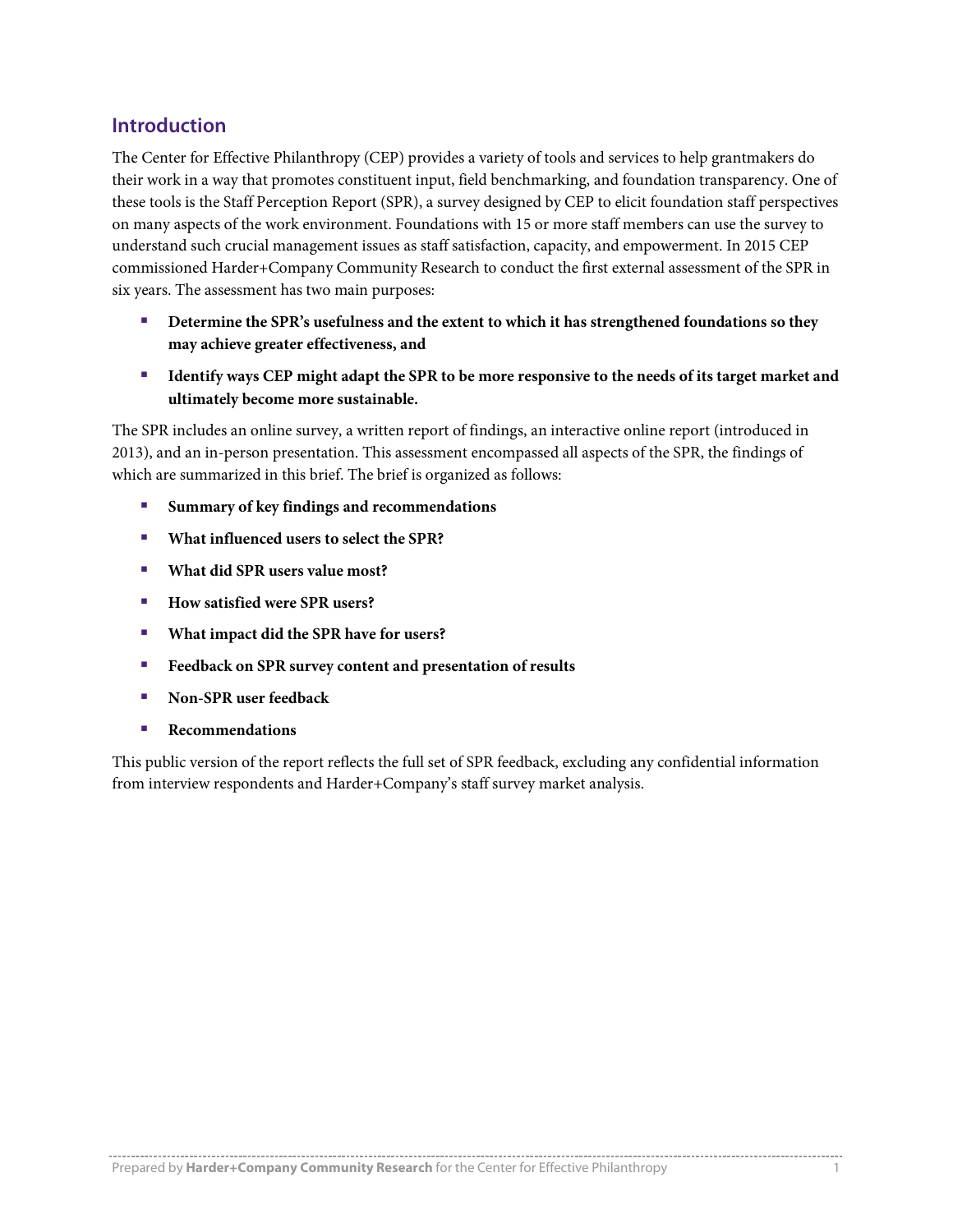# **Key Findings and Recommendations**

The findings in this brief are based on interviews with 24 leaders representing 21 foundations. Respondents were predominantly SPR users but also included individuals from six foundations that had considered using the SPR within the past two years but then opted to use a different staff survey tool instead. Six of the respondents were CEOs, [1](#page-2-0)3 were human resources leaders, and five held other senior leadership roles.<sup>1</sup> Overall, the results of this assessment are very positive. Respondents highly valued the process and results, but some had suggestions for how to make it more effective. Summarized below are key findings and Harder+Company's recommendations, which build upon respondent feedback.

## **Summary of Key Findings**

- **SPR users and non-users alike are strong supporters of CEP.** These respondents noted that they consider CEP to be a leader in improving the practice of philanthropy. All respondents subscribe to CEP's Grantee Perception Report (GPR) and many explained that this was a factor that led them to consider using the SPR.
- **Most of the current users highly value the SPR.** When asked if their organizations planned to use the SPR again in the future, three-quarters of respondents (75 percent) said "yes" and the remaining quarter (25 percent) indicated "maybe." (None of the SPR users said "no.") In addition, nearly twothirds (65 percent) were very or extremely likely to recommend the SPR to a friend or colleague.
- **Nearly all of the SPR users reported that they made important organizational changes as a result of SPR findings.** These SPR users believed acting on the SPR results led to improvements in organizational culture and internal communication, among other areas, which increased their effectiveness.
- **Over three-quarters of SPR users suggested at least one improvement to the tool.** Close to onequarter of all users  $(n=5)$  indicated CEP could continue to improve the presentation of the data (although three out of the five respondents who expressed this had used the older paper-based SPR reporting system). Nearly one-fifth (n=4) suggested that perhaps CEP could have provided more guidance, resources, and best practices on how to address issues identified through the survey. And 14 percent of users (n=3) strongly recommended that CEP place greater focus on employee engagement.
- **Non-SPR user organizations are unlikely to use the SPR in the future.** While these respondents noted their foundations would continue to be GPR customers, they anticipated that their organizations would not use the SPR in the future.Instead, they would use other staff survey instruments, for reasons such as cost  $(n=3)$ , the ability to benchmark with high-performing organizations in other sectors  $(n=3)$ , and a greater focus on employee engagement  $(n=1)$ .

<span id="page-2-0"></span><sup>&</sup>lt;sup>1</sup> More detailed information about the methods and limitations can be found in the Appendix.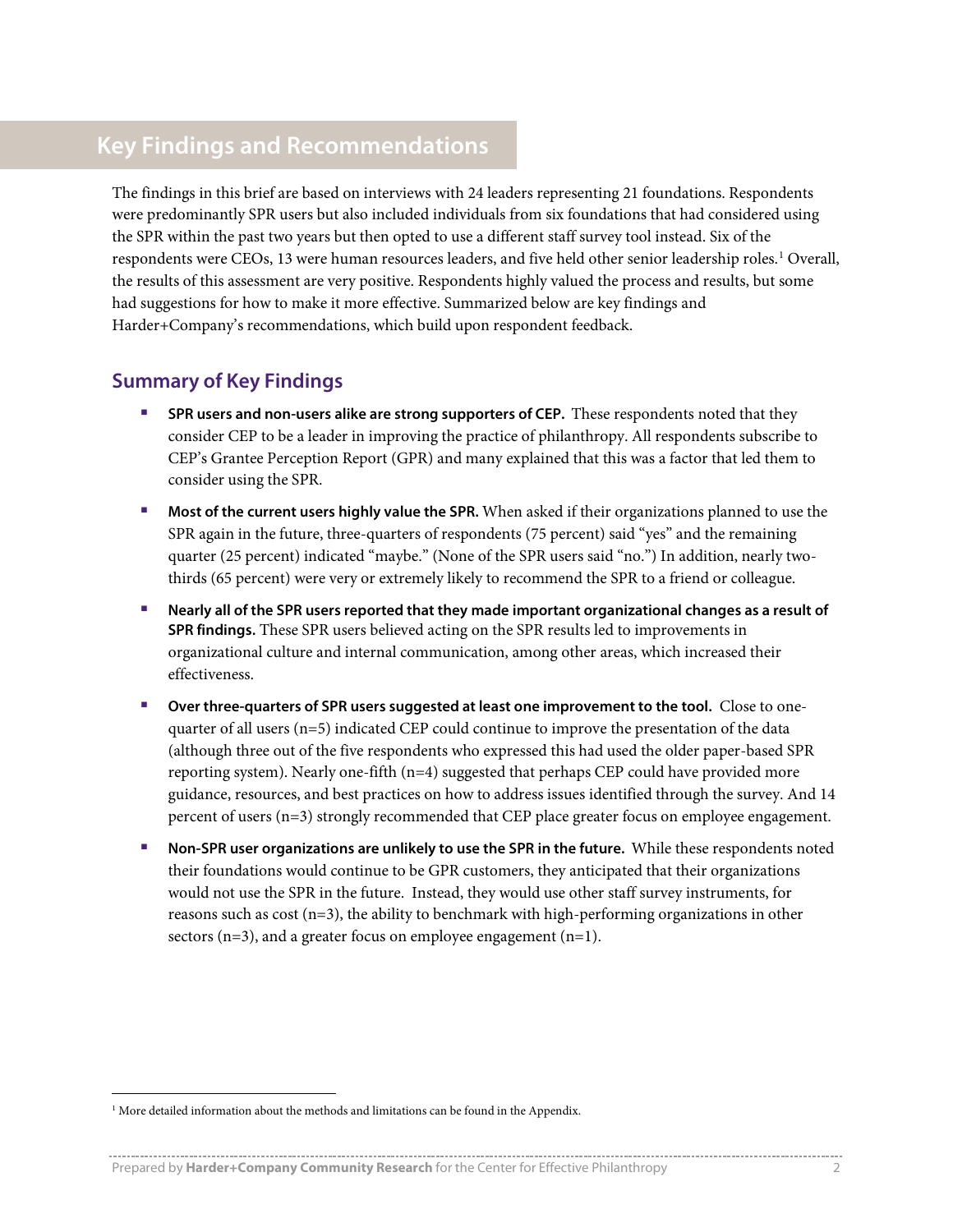## **Summary of Recommendations**

- **CEP will likely need to address the desire for more questions around "employee engagement" to help maintain its current SPR subscribership level.** Three current SPR users and one non-user (representing four foundations) emphasized insufficient focus on engagement as a primary concern. The three current SPR users noted they will likely consider alternatives to the SPR that have a greater focus on engagement. They explained that employees can be satisfied and/or empowered but still be disengaged in their work or the organization. They would like CEP to add more measures that address how committed and energized employees are about their jobs and how passionate they are about the foundation.
- **To attract more interest in the tool, CEP could consider engaging in more thought leadership around employee work experiences.** As noted by four of the respondents, the field of philanthropy has not elevated the importance of the experiences of foundation staff. CEP's senior leaders could help foundation executives appreciate the value of examining employee issues.
- **CEP could add a pulse survey option to enhance the SPR.** Among those asked about the option of a shorter, periodic survey to supplement the full SPR, well over three-quarters (85 percent) expressed interest. Some noted that they have been creating their own pulse surveys internally to monitor progress.
- **CEP could consider ways to mitigate the costs of the SPR for users.** The cost of the SPR was an obstacle raised by three non-users and two users. One SPR user indicated the organization would conduct the SPR more frequently if it were less expensive, and this was the primary issue that prevented one non-user from using it. One possibility would be to offer a scaled back or a la carte version of the SPR with the caveat that most users have found CEP's interpretation, advice, and connections to be essential.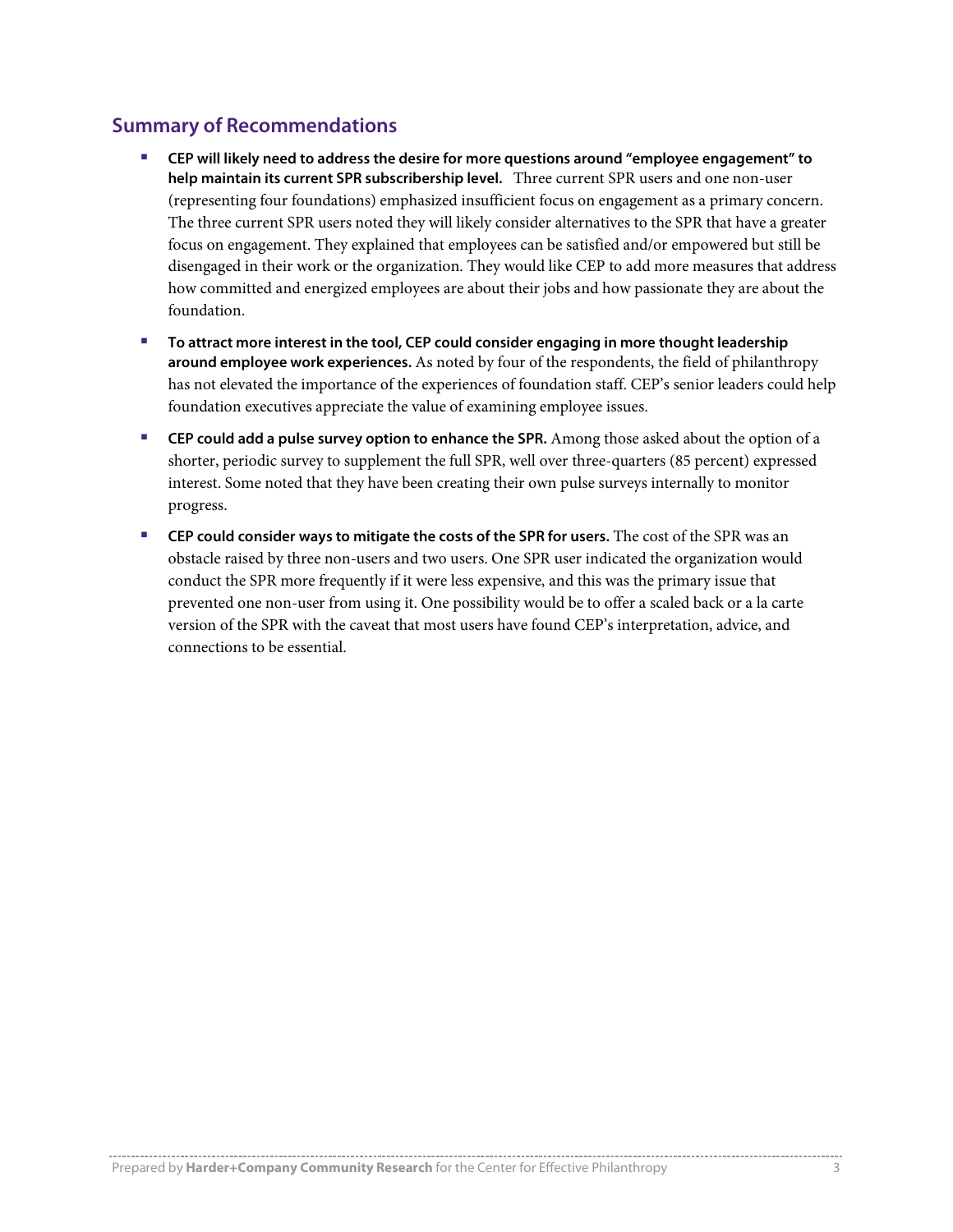# **SPR User Insights**

## **What Influenced Users to Select the SPR?**

Interviews with SPR users included an open-ended question about their motivations for selecting the SPR. Respondents often cited more than one influence. As shown in Exhibit 1, **peer benchmarking** was the most common reason that respondents cited, followed by a **positive experience with the GPR**, and the **desire to measure change over time**. A few respondents noted that CEP was willing to accommodate their desire for some **customization** of survey questions, and that this flexibility played an important role in their selection of the SPR. One respondent reflected on their previous experience with CEP as their primary reason for selecting the SPR: "Our president has been very involved with CEP, we've done other surveys with them, and they have a great reputation as the go-to firm for this type of thing."

|                                    | n              | $\%$ |
|------------------------------------|----------------|------|
| Peer benchmarking                  | 11             | 55%  |
| Positive experience with GPR       | 9              | 45%  |
| Desire to measure change over time | 5              | 25%  |
| Ability to customize               | 3              | 15%  |
| CEP has a great reputation         | $\mathfrak{D}$ | 10%  |
| CEO on CEP board                   | $\mathcal{P}$  | 10%  |
| Peers recommended it/were using it | າ              | 10%  |

#### **Exhibit 1. What influenced your decision to select the SPR? (n=20)**

## **What Did SPR Users Value Most?**

SPR users cited a range of factors that they valued the most about the tool, and some had difficulty singling out what was most valuable. Consistent with the importance they placed on peer benchmarking when selecting the SPR, one-third of respondents (33 percent) indicated that **peer benchmarking** was the most valuable aspect of the SPR. As one of them commented, "Being able to compare ourselves against other organizations was really important context for us to have."

Other responses to this question were wide ranging:

 Three respondents (17 percent) noted that **CEP's recommendations** were the most valuable aspect of the SPR. In the words of one respondent, "To be able to synthesize all of the results and come up with some clear, key recommendations, that was extraordinarily helpful."

**"I can't emphasize enough the quality of the analysis and recommendations in the SPR."**

**- SPR User**

 Three respondents (17 percent) reported that the **small group meetings** CEP staff has with senior staff to help them interpret and use the results was the most meaningful aspect to them. "The Center staff actually was very helpful in talking us through how to use it [the survey results], and that was as important as the study itself," one of them explained. "The report itself was excellent, but the follow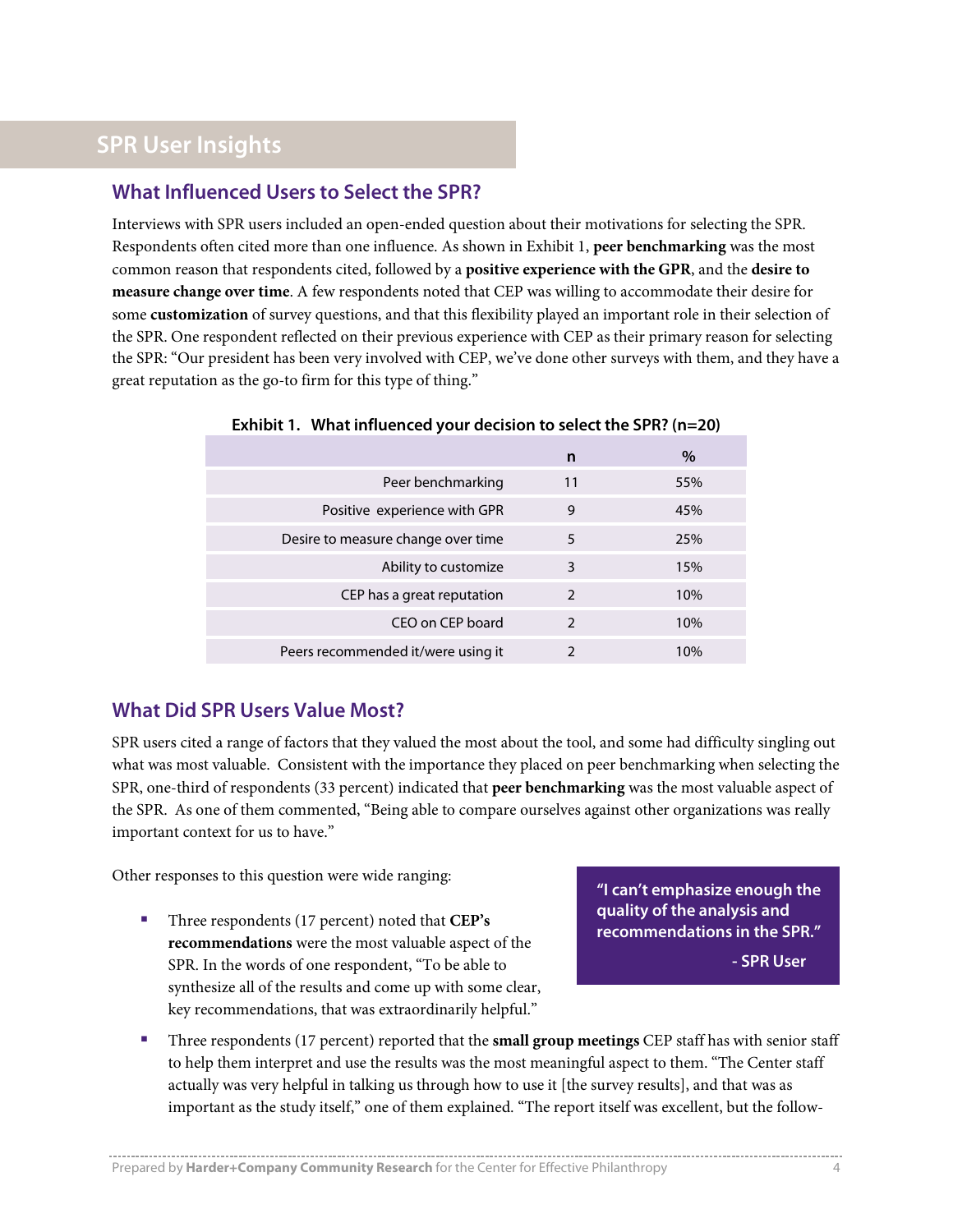up call [to discuss findings with CEP] is what is really the most meaningful to me," another interviewee commented.

 The value of the **summary of key findings** was another element that three respondents (17 percent) highlighted. Two respondents (11 percent) cited the **in-person presentation** and two (11 percent) noted the **measurement of change over time** as the most valuable aspects of the SPR.

### **How Satisfied Were SPR Users?**

**Most users intend to repeat the SPR** 

When asked if they anticipate their organization using the SPR again, none of the SPR users said "no." In fact, as shown in Exhibit 2, **three-quarters indicated they do anticipate repeating the SPR**, whereas one-quarter indicated that they might repeat the survey.

## **75% of respondents said their organizations will use the SPR again.**

Source: SPR user interviews

|  |  | Exhibit 2. Do you anticipate your organization will use the SPR again? |  |  |
|--|--|------------------------------------------------------------------------|--|--|
|--|--|------------------------------------------------------------------------|--|--|

|       | All users<br>$(n=20)$ | <b>CEO<sub>s</sub></b><br>$(n=6)$ | <b>HR leaders &amp; Other</b><br>$(n=14)$ |
|-------|-----------------------|-----------------------------------|-------------------------------------------|
| Yes   | 75%                   | 83%                               | 71%                                       |
| Maybe | 25%                   | 17%                               | 29%                                       |

**Most users are highly likely to recommend the SPR** 

Interviewees were asked to rate the likelihood they would recommend the SPR to a friend or colleague using a scale of 0 to 10, with '0' meaning 'not at all likely,' and '10' meaning 'extremely likely.' This rating scale is known as the Net Promoter Score, and has gained popularity in business over the past decade as a proxy for measuring customer loyalty and

## **65% of SPR users are highly likely to recommend the SPR to a friend or colleague.**

Source: SPR user interviews

overall satisfaction with a company or product.<sup>[2](#page-5-0)</sup> The score is calculated by subtracting the percentage of detractors from the percentage of promoters, and can range from -100 (all respondents are detractors) to +100 (all respondents are promoters). The developer of this model, Bain & Company's Fred Reichheld, has found that the average Net Promoter score of companies he has surveyed is about 15 percent. Scores higher than 15 percent are considered above average and 50 percent or above are usually considered excellent. As Exhibit 3 shows, **the SPR's Net Promoter score is 50**. In addition, the mean score is 8, the median is 9, and the mode is 10. CEOs gave higher scores overall than did HR directors and other respondents. Only three out of 20 respondents are classified as detractors (all three are current SPR users). These findings suggest a high level of customer loyalty and satisfaction. However, due to the small number of respondents to this question, these results should be interpreted with caution.

<span id="page-5-0"></span><sup>&</sup>lt;sup>2</sup> NPS®, Net Promoter® & Net Promoter® Score are registered trademarks of Satmetrix Systems, Inc., Bain & Company and Fred Reichheld.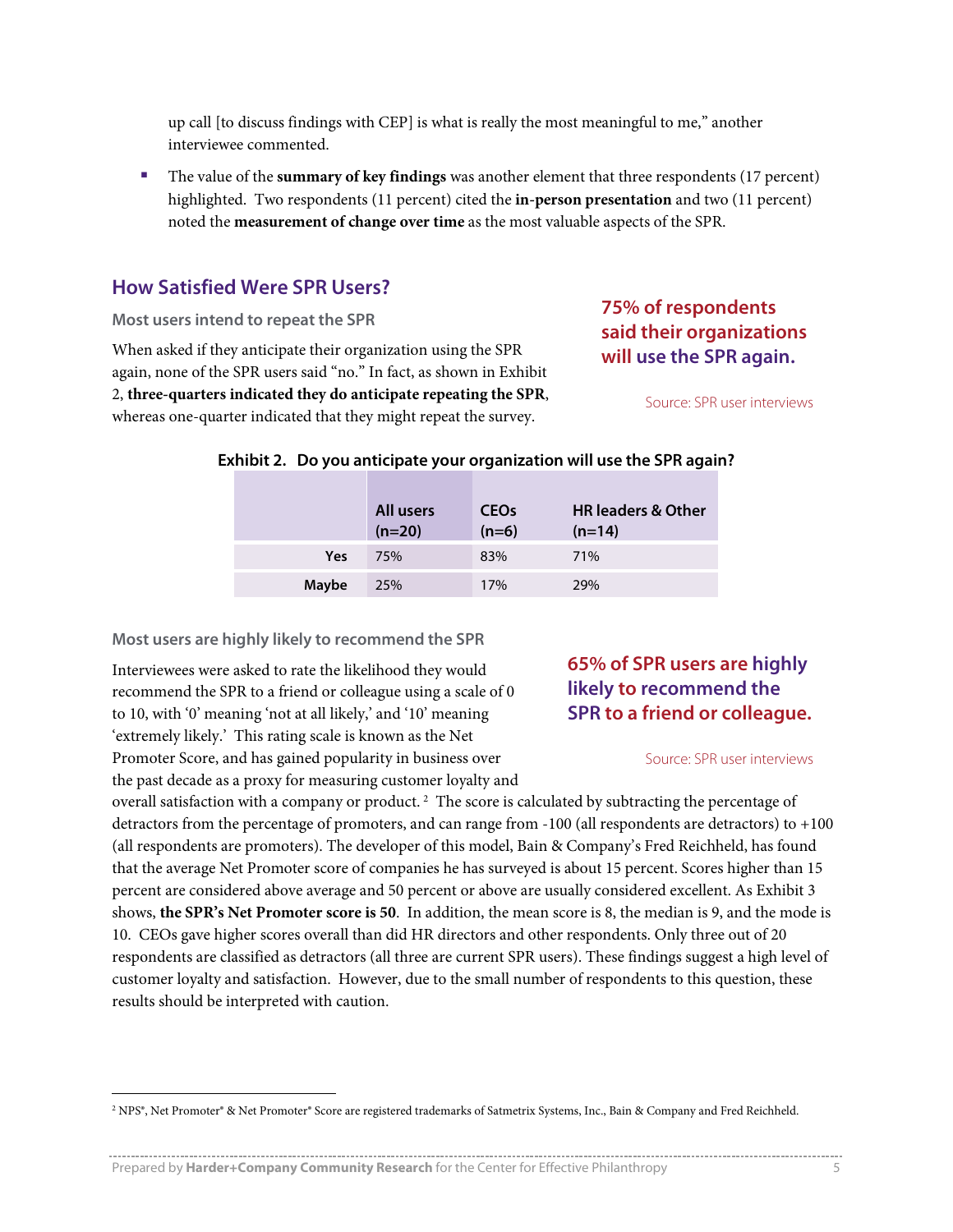

#### **Exhibit 3. SPR's Net Promoter Score**

Promoters (9 or 10) are loyal enthusiasts and very likely to recommend the product or service. Passives (7 or 8) are satisfied but unenthusiastic and can be easily lured by the competition. Detractors (0 to 6) are unhappy customers and may voice their dissatisfaction to others.

#### **SPR users are highly satisfied with the process**

Exhibit 4 on the next page provides a summary of interview findings for key elements of the SPR process. As highlighted, all SPR users felt that CEP staff members were very effective in implementing the survey, addressing any staff concerns around confidentiality, and being helpful and responsive throughout the process. Respondents were satisfied with the level of survey customization, the balance of topics covered, and the amount of time it took to get the results. Overall, most respondents found the presentation and interactive online report to be very helpful, although these were two aspects of the SPR that a small number of respondents felt still have room for improvement.

**"We probably got an inordinate amount of support from CEP…They gave us a tremendous amount of time and resources. It may have cost them more than we paid."**

**- SPR User**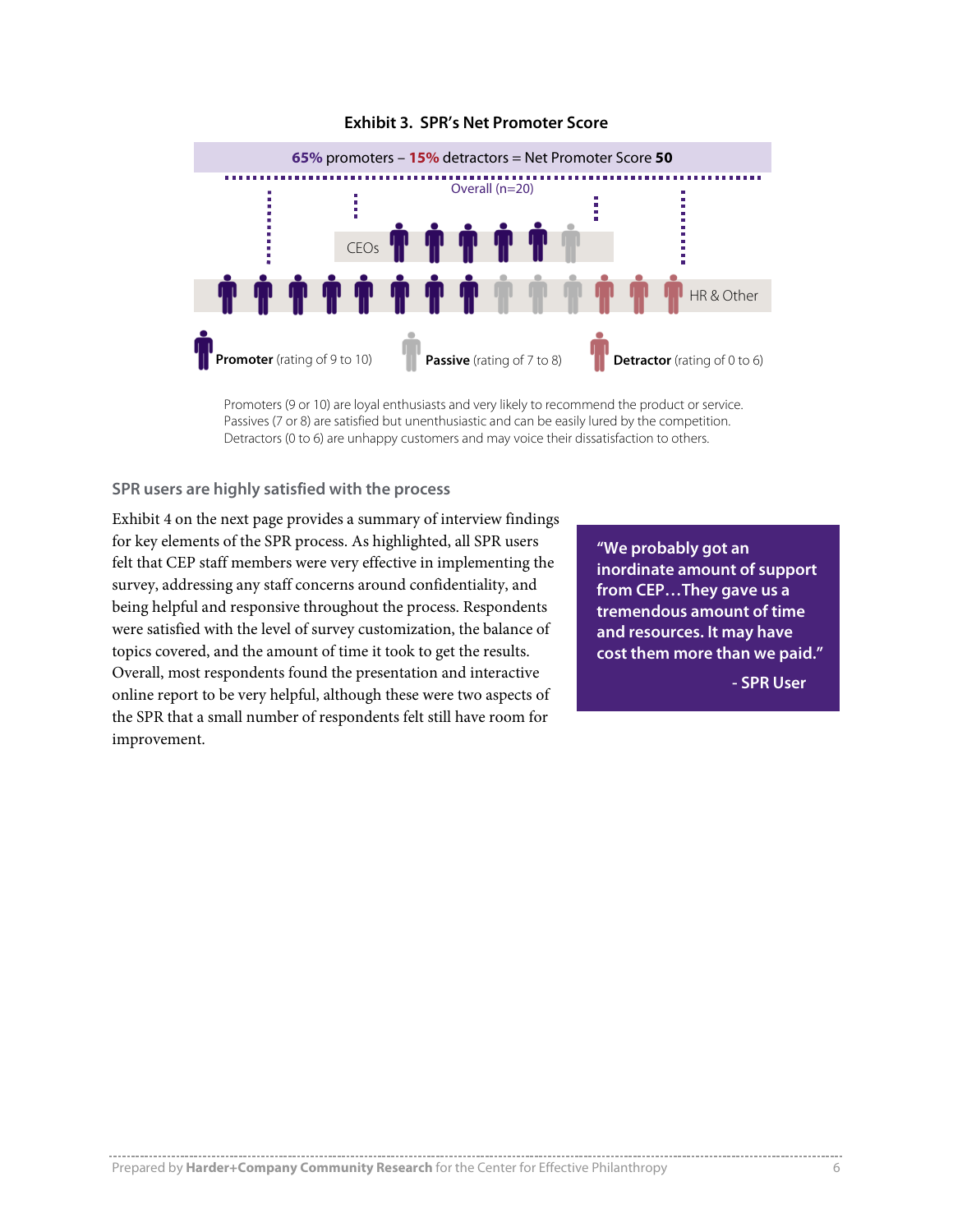| <b>Element</b>                                | <b>Summary of Findings</b>                                                                                                                                                                                                                                                                                                                                                                                                                                                                                     |
|-----------------------------------------------|----------------------------------------------------------------------------------------------------------------------------------------------------------------------------------------------------------------------------------------------------------------------------------------------------------------------------------------------------------------------------------------------------------------------------------------------------------------------------------------------------------------|
| Level of survey<br>customization              | SPR users felt that the current level of survey customization is appropriate. Respondents<br>appreciated the balance the SPR struck between having standardized questions across<br>organizations, while still allowing them to add some of their own questions. As one respondent<br>put it, "the more you heavily customize it, the more you lose the ability to benchmark in the<br>sector."                                                                                                                |
| <b>Turnaround time</b>                        | All but one respondent indicated satisfaction with the turnaround time from survey<br>administration to their receipt of the results, and most did not expect anything shorter than one<br>month. The one respondent who noted dissatisfaction with the turnaround time said this would<br>be among their only reservations about repeating the SPR.                                                                                                                                                           |
| <b>Balance of topics</b><br>covered in survey | Most users felt the <b>emphasis of the survey on different topics was balanced appropriately</b> . As<br>one respondent expressed, "I thought it covered the whole range of the types of things that I'd<br>want to know to be helpful to make improvements in our organizationThey are all excellent<br>questions and all the right areas that I would want to survey."                                                                                                                                       |
| Most helpful survey<br>questions              | Survey questions on <b>internal communication and organizational culture</b> were frequently<br>mentioned by respondents when they were asked which were most helpful. This is likely due to<br>the fact that these areas commonly required the most attention.                                                                                                                                                                                                                                                |
| Survey<br>implementation                      | All user interviewees reported SPR implementation went smoothly. "They did a really excellent<br>job," was a common answer. "They were very responsive, they kept us informed on the progress,<br>and they were very client-oriented," another respondent explained.                                                                                                                                                                                                                                           |
| Confidentiality                               | All user interviewees indicated that CEP met or exceeded their expectations in minimizing any<br>staff concerns about confidentiality during survey administration. "CEP provided a lot of sample<br>communications that we could leverage," a respondent noted.                                                                                                                                                                                                                                               |
| CEP staff support                             | All user interviewees reported that CEP staff members were very helpful and responsive from<br>start to finish. "They're great, they're all smart, they all get it, they understand where you are<br>coming from, they are very easy to work with," a respondent explained. "They're responsive and<br>do what they say they're going to do when they say they're going to do it. They are helpful, quick<br>to respond, and give realistic timelines," another user commented.                                |
| Presentation                                  | A high proportion of interviewees expressed satisfaction with the presentation. "Everyone [the<br>CEO, the leadership team, as well as staff] has confidence in what they're presenting," a<br>respondent explained. "They're very competent in answering questions we might have. They are<br>just so professional and fact-based," s/he added. However, two respondents indicated that their<br>presentations were "too descriptive" and did not provide insights beyond what was included in<br>the report. |
| Interactive online<br>report                  | Most respondents who used the online report found it very helpful and said the charts and<br>navigation were clear. As one of them explained, "We were able to sort it by [department,<br>seniority, and level]." That was really, really helpful when we needed to dig a little bit more."<br>However, a few respondents said they did not use it as much as they could have and one found it<br>too "overwhelming" and noted that s/he prefers to review data offline.                                       |

## **Exhibit 4. User Satisfaction with Elements of the SPR**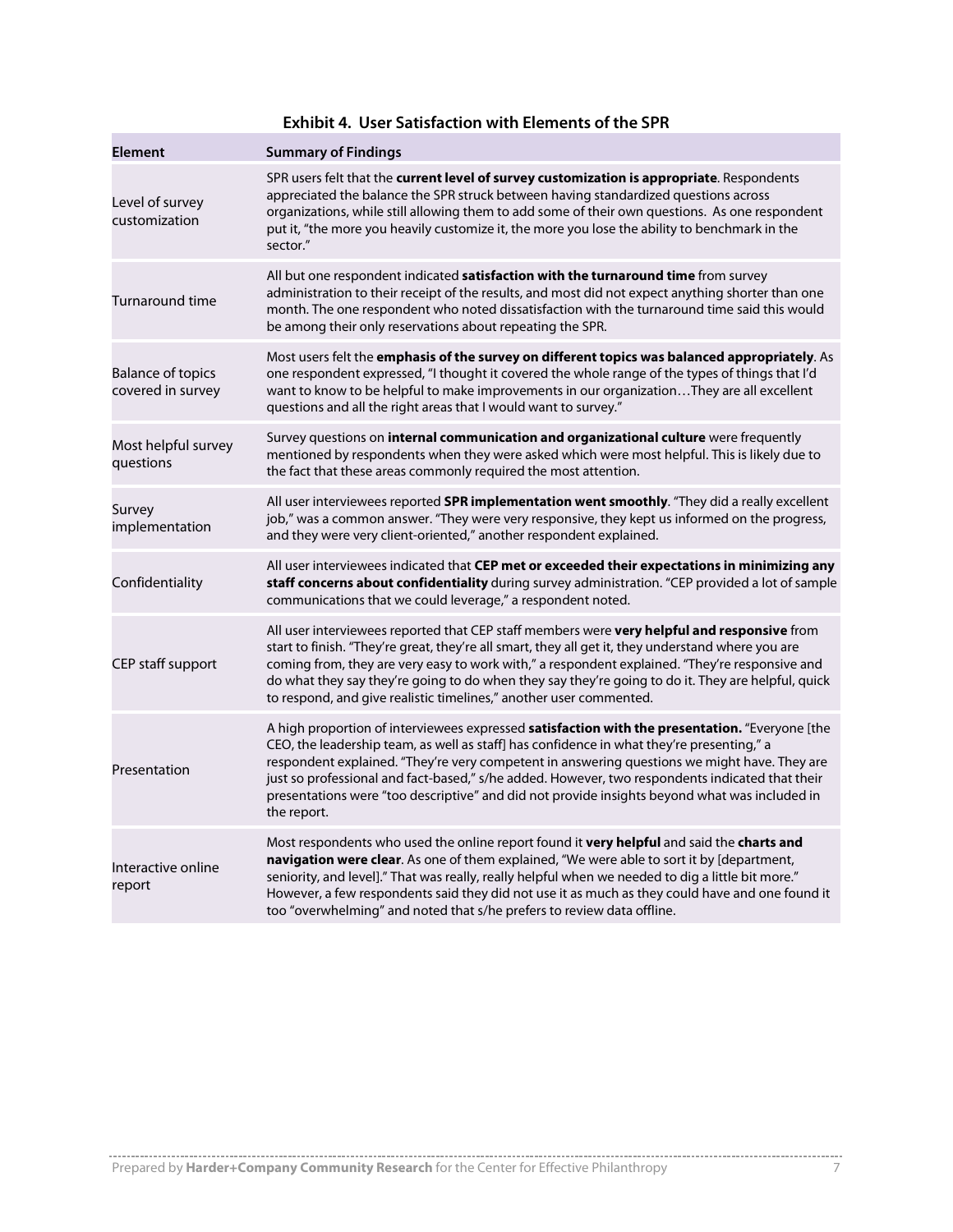## **What Impact Did the SPR Have for Users?**

When asked to what extent their organization used the SPR to make organizational changes, nearly all interviewees responded emphatically that they had made significant changes. A few noted that doing otherwise would have been counterproductive. "We wouldn't do the survey unless we would make changes or act upon recommendations. And staff expects that too," said one interviewee. The most common areas of change were around organizational culture and internal communication, improving diversity and inclusion practices, and professional development. This section highlights some of the concrete steps individual SPR users took and the range of effects they described.

#### **Improvements to organizational culture and internal communication**

Within the broad areas of organizational culture and internal communication, respondents talked about empowering staff to ask questions and raise concerns, increasing the sense of connectedness in the foundation, articulating the organization's cultural pillars, making necessary personnel changes, and improving supervisorsupervisee relationships. While each foundation is at a different stage in the process, most respondents expressed satisfaction with the level of progress their organizations have made, and many conveyed an appreciation that "the culture is not fixed overnight - it takes a long time."

One CEO explained that when s/he started, the foundation had a culture where staff did not feel comfortable sharing concerns. "Our goal has been that the survey would help us be a lot more open in the way we talk about things and that over time, we would build comfort at the staff level with being able to raise things in staff meetings. We were trying to build a sense of transparency and selfexamination and emphasizing to people that it was okay for them to

speak up, that part of being a staff member [meant] that it was your responsibility to ask questions and raise concerns." The SPR provided a starting point for discussions about cultural change, and the CEO noted the organization ultimately made many changes as a result of the findings. "The hardest thing for us was there was a staff notion that leadership is responsible for the culture and so if we had concerns about it or if we're not happy with it, it's something that leadership needs to fix. And so the survey really helped us convey, 'Look, we own that and we believe that culture starts at the top, but every person who is a member of this organization owns that as well, and so if you don't speak up, if you don't hold each other accountable to the culture that you want to be part of, then we can't change it.' And so by engaging them in that process, it really helped."

Some foundations that wish to explore the issues that surface in the SPR more deeply have benefited from additional advisory support to help implement changes and maintain focus. As one respondent noted, "Trying to come up with meaningful action steps around a topic such as communication was difficult for us." Another SPR user facing challenges in the areas of communication and organizational culture engaged organizational development consultants that specialize in those topics to help them make changes. S/he said they went through a process of identifying and articulating cultural pillars within the organization "as a direct result of the survey." S/he added, "[With] the tone and the tenor within the organization, we're in a much better place. I

**"We came up with about a half a dozen things that we did differently as a result of the SPR."**

**- SPR User**

**"This is absolutely the most important thing you can do as an organization to move forward."**

**- SPR User**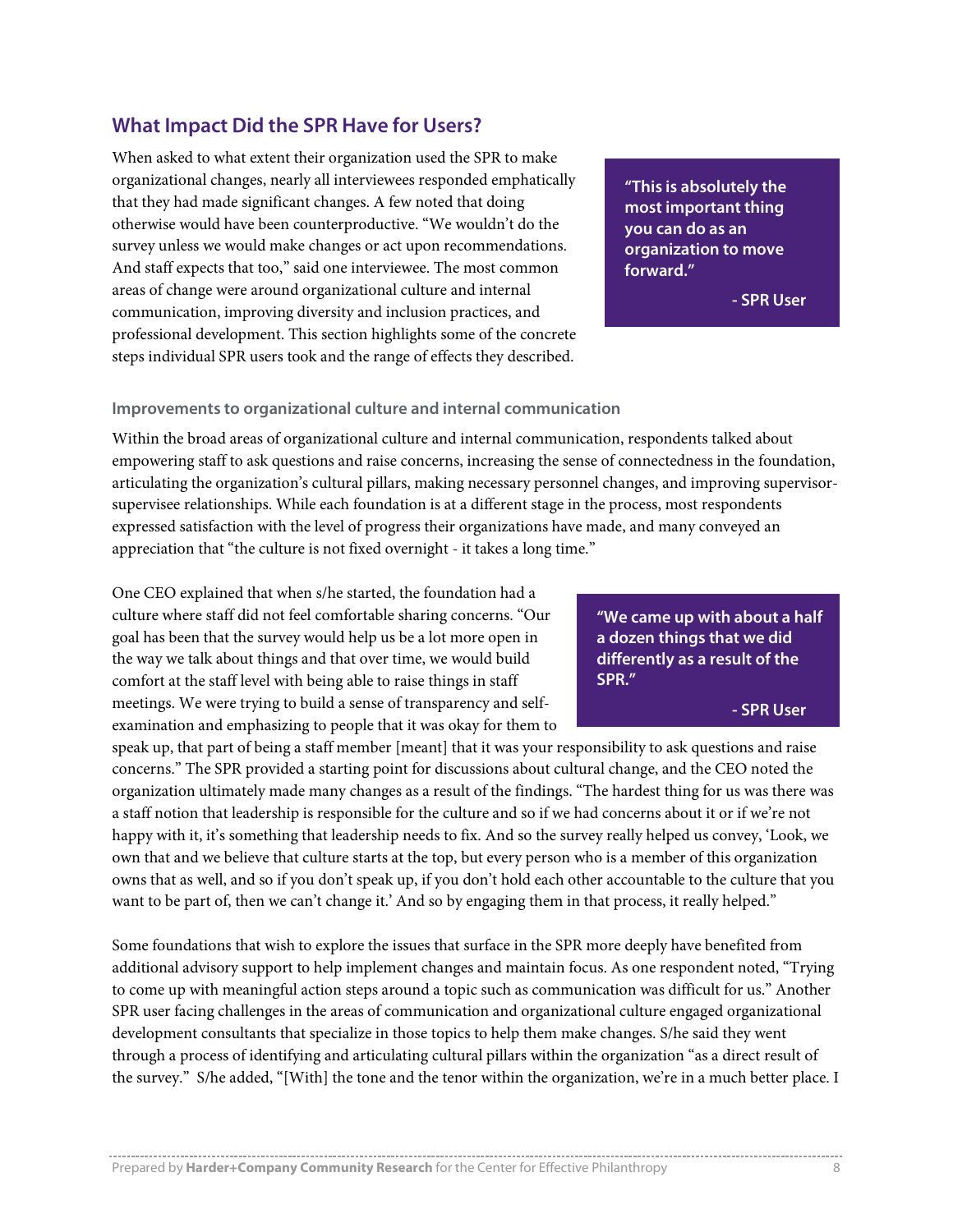wouldn't say that we were under any particular duress, but I certainly feel that morale overall has improved in response to these efforts."

A few respondents discussed how SPR findings regarding dissatisfied employees ultimately led to personnel changes that improved organizational culture. As one of them expressed, "The report along with some other sources of information helped create the momentum necessary to deal with some personnel changes at the highest level."

#### **Improving diversity and inclusion practices**

Respondents from six organizations noted that diversity and inclusion are among their most important values and, as a result, at least four of these foundations added questions in the SPR to measure progress in these areas. "One of the things that was really important to [our foundation] was a sense of progress around our commitment to racial equity, diversity and inclusion," an interviewee reported. In the words of another respondent, "It gave us more substantive feedback about staff perceptions [on diversity and inclusion] so we could add that to the training we were engaged in and develop activities appropriately based upon staff feedback."

**"As a CEO, I'm very gratified and grateful for the CEP results. The survey is focused and has given me real empirically supported evidence, not just anecdotes [as I work to build a more effective organization]. Because of how they presented the summary and areas for improvement, it was in some ways a start to a workplan for an HR strategy."**

**- SPR User**

#### **Greater support for professional development**

One SPR user received clear feedback about a lack of support for staff professional development. CEP recommended the organization strengthen its capacity in this area, which it has done by hiring a specialist. Another SPR user reported that trustees questioned the large amount of time and resources being invested in professional development relative to other foundations. S/he said the leadership team was able to use SPR data to demonstrate how ensuring staff operated with the most current knowledge was increasing organizational effectiveness. "The survey gave us data to bring to trustees to justify our operations," s/he said.

## **Feedback on SPR Survey Content and Presentation of Results**

SPR users were invited to provide feedback on all aspects of the SPR. A majority of respondents explained that they were very satisfied and had few, if any, changes to suggest. A small number of respondents, primarily those less likely to recommend the SPR to a friend or colleague, provided the bulk of the feedback. The following is a summary of responses organized by topic areas most frequently mentioned.

#### **SPR focus and framing (n=4)**

Four interviewees representing three of the user organizations and two of the non-user organizations raised concerns about the survey's focus and/or how it is framed. Three of these respondents, felt that the SPR is more focused on staff satisfaction than "employee engagement, and said they would consider other tools as a result. Since the distinction between employee satisfaction, empowerment, and engagement is often blurred, Harder+Company asked these individuals for clarification. Below are the responses of interviewees from two foundations: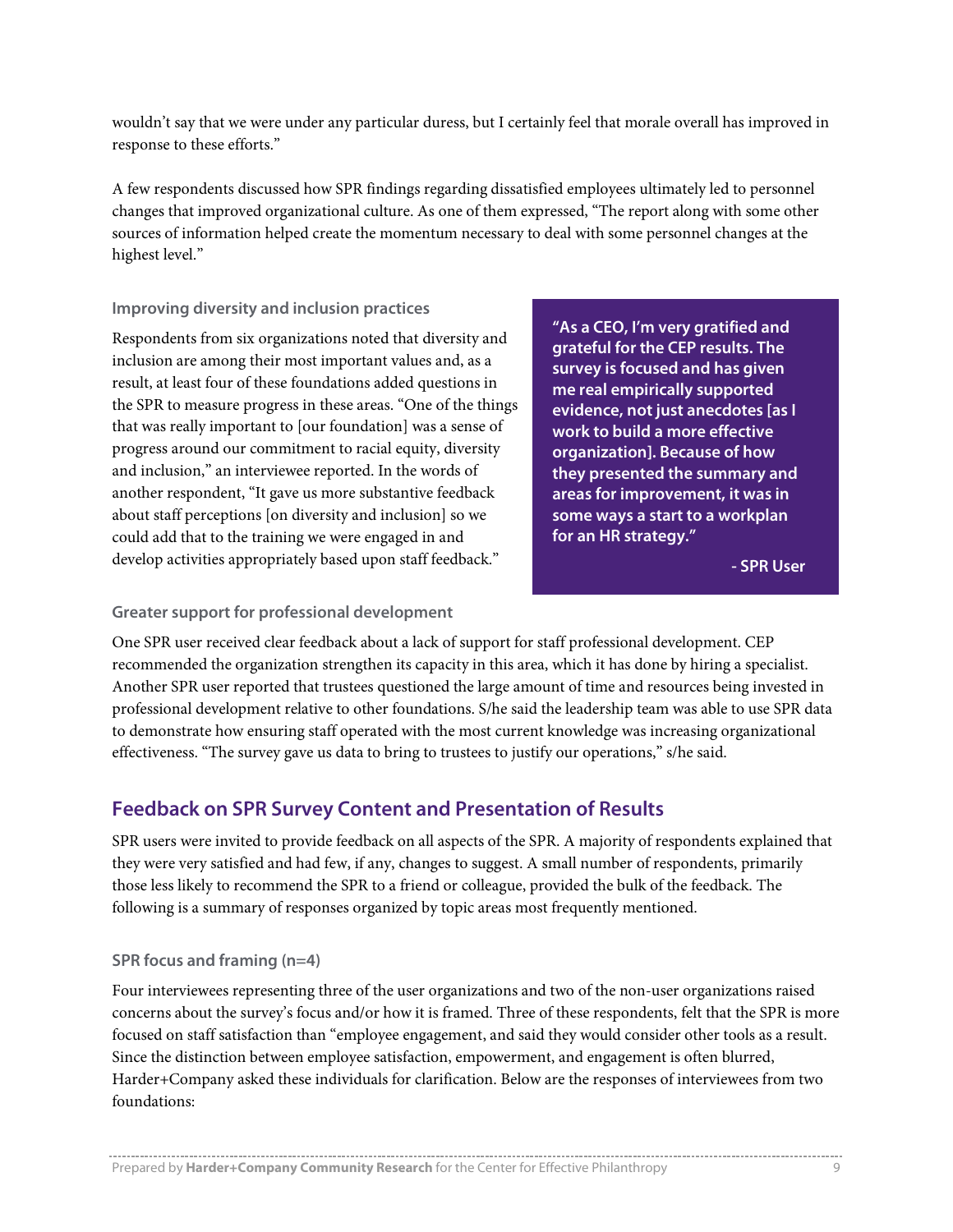- *"It's much more of a satisfaction survey and what I missed were some indicators that really measure how much effort people put into their work, how much passion they have about it, how they talk about the Foundation in the outside world, do they recommend people to come work here, how often do they think about leaving—things like that that really get to how engaged they are, and there were some, but not many of those, in the questions."*
- *"I'm not sure if satisfaction is what we should be targeting versus how engaged are you in your career, and how [the Foundation] can support you in that—how engaged are you in the strategies, do you have*  what you need to be successful, and how can you help to create the work environment that you want *within the organization, and how engaged are you in that… what are you doing to help create your own satisfaction within the organization?"*

One of these individuals noted that the SPR focus on engagement was a topic at a recent meeting of a network of human resources professionals from large foundations. This is consistent with a trend in the field of human resources to look beyond satisfaction to focus more on engaging employees holistically in their work.

#### **Recommendations section of the SPR (n=4)**

Nearly one-fifth of users expressed that CEP could have provided better direction on how to address the issues that were identified through the survey or provided examples of best practices from high-performing organizations in areas where they were weak, although two of them were uncertain how much was fair to expect. As one respondent commented, "Having that first meeting when they just presented and answered questions - more defining terms, defining what the bars mean, that's always really helpful. [But in terms of] what one does then to take it to the next step, that's where CEP was not very useful to us, and again, I'm not sure we should expect them to be." Another respondent noted that s/he uses a thought model, "[which is] really simple: 'What? So what? Now What?' Applying that to the staff survey results, CEP does a fine job about 'What?'" However, s/he felt that CEP is not in a position to be a resource for the "Now What" piece: "So here are the results, what are you going to do with that?"

#### **SPR data presentation and reporting**

Some respondents provided feedback on the format and presentation of data within the SPR, and offered some suggestions for improvement in these areas. These findings are summarized below.

**Data presentation could be clearer or more streamlined (n=5).** The SPR includes at least 36 questions for most users. For those repeating the survey, the SPR includes trend data on key variables. Many users also receive benchmark data from their peers. While most respondents conveyed how much they appreciate the breadth of the SPR and greatly value the comparison data, three respondents noted that the volume of data it produces can be overwhelming. One respondent who used the SPR prior to the introduction of the online report said s/he got lost in the data and suggested improvements to the presentation of the results could help address this. "I find this format of doing prose like this in PowerPoint is so hard to read, [because it's] small font, it's dense, and there's no formatting to it to really home in [on the key findings]."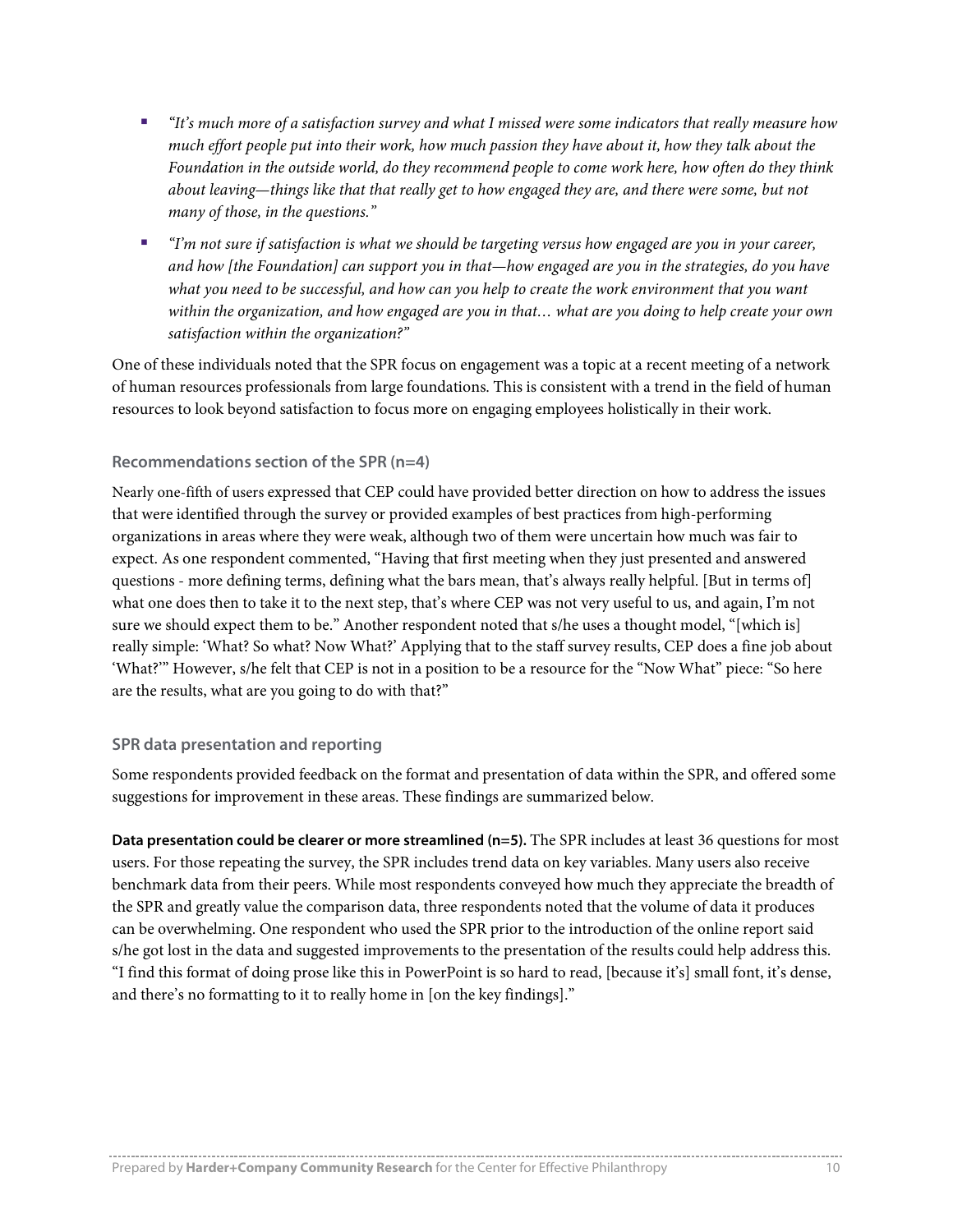### **Among SPR users and former users:**

- **24% suggested clearer or more streamlined data presentation (n=5)**
- **19% suggested more direction or examples around recommendations (n=4)**
- **14% requested more questions that address 'engagement' (n=3)**

Source: SPR user interviews (n=21)

Another respondent who used the old paperbased version of the SPR (but also the online version of the GPR) noted that it takes a while to understand the charts that show the average ratings including medians and percentiles. However, "once you get it, it's helpful," s/he added. One recent user found the data presentation confusing because s/he said that the scales used in reporting were inconsistent across questions, so it was hard to follow the trend over time. "It's the same problem as the GPR. They telescope the answers so you can't compare against questions because it's different. Some of the scales are four to six and some are three to seven. You can't get a sense of the pattern easily. They give you your own paths and your peers get their own paths. There's a lot of inconsistency."

According to one interviewee (who had access to the online version), the data presentation was misleading in some cases. "The scale itself and the way the information was presented made it sometimes look as if the difference between what we were reporting and other organizations—us compared to other organizations was huge, and in reality…this is basically saying that everybody reported that this was 'good' or 'very good.'"

**There could be more mindfulness of the context (n=3).** Three respondents suggested that in reporting the data, CEP could have been more mindful of other activities happening in the institution that affect the framing, the results, and recommendations. One SPR user noted that the results from an SPR they conducted at the beginning of a leadership transition were much more positive than those of an SPR that was conducted at the tail end of a very long transition and restructuring. "The major issue is in the interpretation and understanding the context, and although that was certainly acknowledged, it was more acknowledged and then 'here are the results and the comparisons,' but of course that doesn't get incorporated into the results per se, so that's a bit of a challenge," another respondent observed. "It's more a matter of how to incorporate the fact that when the survey is done does have a significant influence on the results," s/he added.

**Comparative data are not applicable (n=3).** While most respondents identified the comparative data as the aspect of the SPR they valued most, three respondents reported the data to be inapplicable. Two interviewees expressed a desire to compare their findings to a cohort of organizations that were more similar to theirs and hoped that CEP will be able to increase the number of various foundation types in the dataset. Another respondent questioned whether organizational cultures can be reasonably compared. "If you have seen one workplace culture perhaps you've seen one, and we strive for different things," s/he said.

**Use care in selection and use of quotes (n=2).** Two interviewees reported that negative comments from staff that CEP included in the report became a distraction. "In some cases, my CEO would say, 'Well, how many people said this, and why did they choose to report that in there, why was that worthy of being included for all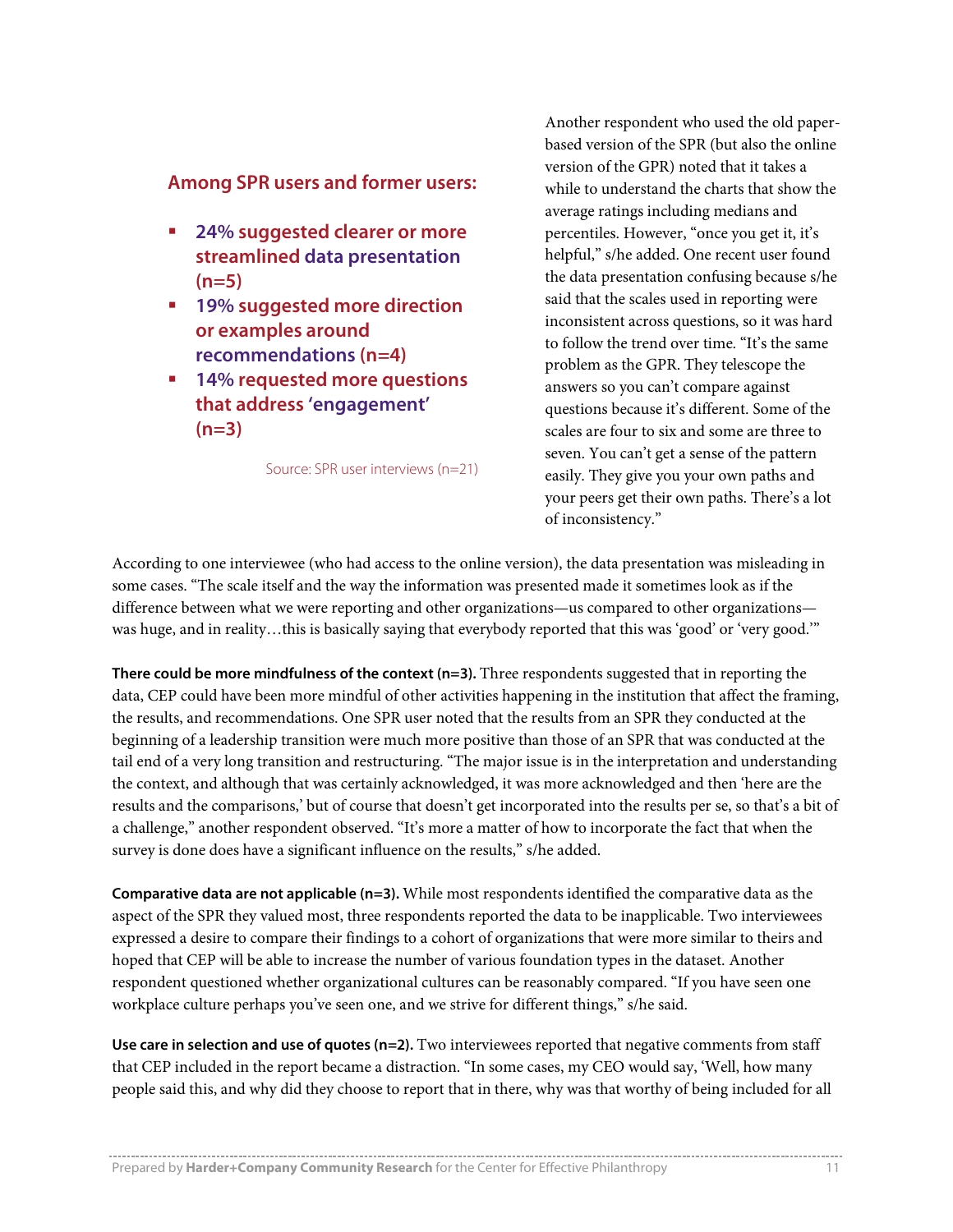staff to read?'" one of them shared. "Be really, really careful about the quotes and the themes and if it is a oneoff, say one person said [that], or give the 'n' behind comments, because it wastes a lot of management's attention. We get defensive about it."

#### **Content of the SPR**

Some respondents provided general feedback on survey content, as summarized below. (The Appendix provides more detail on users' feedback on specific questions.)

**The questionnaire does not answer the '***why'* **questions (n=2).** Two respondents noted some mild frustration with the inability of the survey to answer the 'why' questions, although one of them acknowledged s/he recognized the need to first develop a good understanding of 'what' is happening. "The only thing anyone who goes through the survey would like is to know the why's. And those types of questions are not on here. For example, for the question 'Do you feel like you have the ability to use your skills?' If you get a low score, you are dying to know why that's the case. But I understand the reason that the survey can't get to the 'why' questions." This respondent noted s/he created a committee to come up with answers to 'why' wherever the organization rated low to help translate problems into solutions. S/he said that through this strategy, "staff felt respected and felt ownership of the improvements."

**Consider whether there are enough survey questions about diversity and inclusion (n=1).** A respondent from one foundation said these themes warrant more attention in philanthropy and wondered about the extent to which they are addressed in the SPR. "I don't recall offhand whether they have questions that probe about staff of color, LGBT staff, and if they feel comfortable expressing their points of view. And do they feel like they're being tokenized? Those kinds of things would be big themes for the field." Respondents from four other foundations noted they added custom survey questions to address diversity and inclusion but they did not indicate whether they felt CEP should standardize them.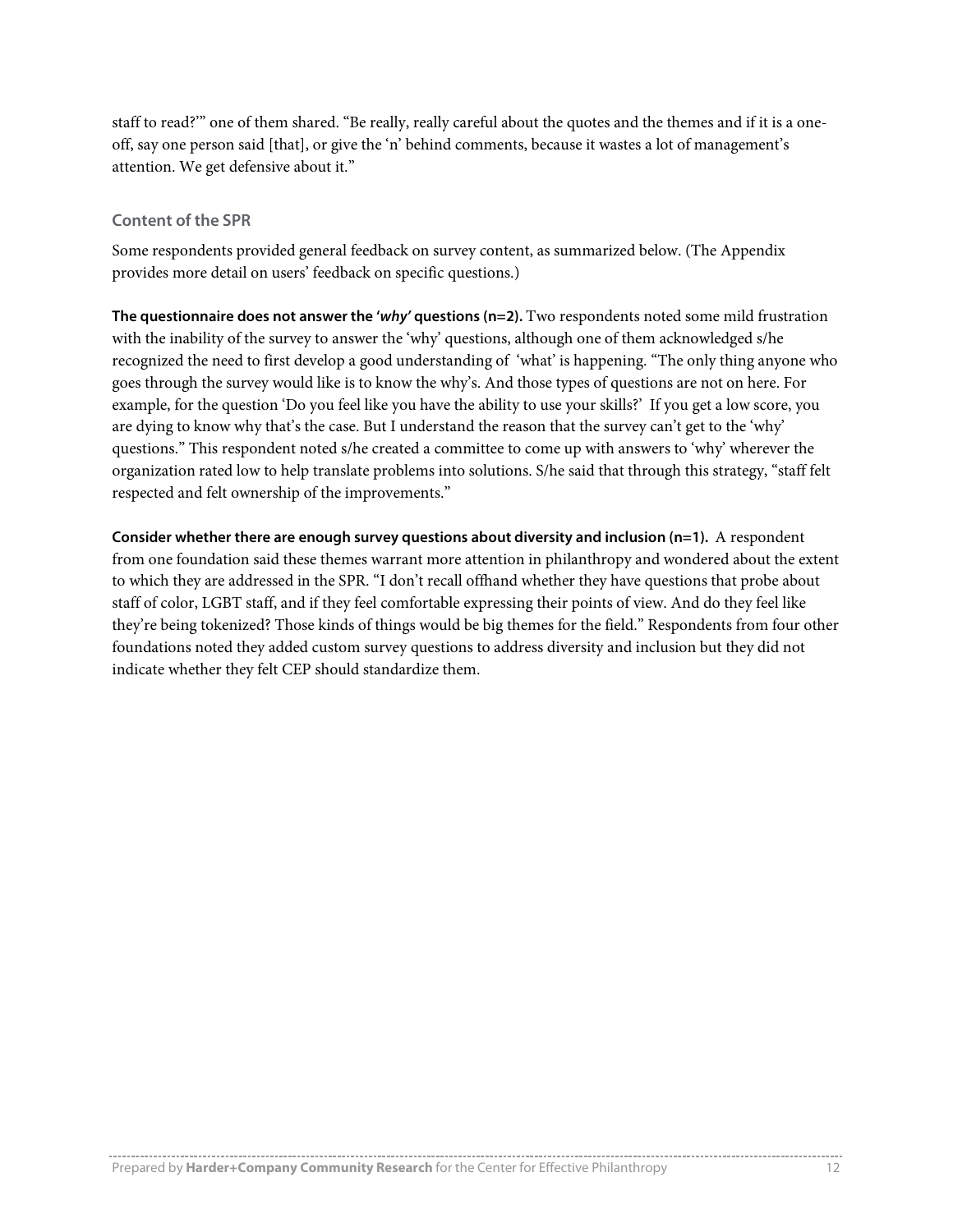# **SPR Non-User Feedback**

Five of the six non-SPR user organizations will not consider using the SPR in the future, according to interviewees. They are satisfied with the alternative they chose, and two noted they do not want to hinder their ability to make year-to-year comparisons. The remaining non-user is a former subscriber who does intend to use the SPR again in the future. Exhibit 5 below presents key reasons non-users chose a different tool.

| Consideration |                                                  | <b>Summary of reason</b>                                                                                                                                                                                                                                                                                                                                                                                                                                                                                                     |
|---------------|--------------------------------------------------|------------------------------------------------------------------------------------------------------------------------------------------------------------------------------------------------------------------------------------------------------------------------------------------------------------------------------------------------------------------------------------------------------------------------------------------------------------------------------------------------------------------------------|
|               | Cross-sector<br>benchmarking                     | The ability to benchmark was a very important consideration for<br>most of the non-users. However, three of them were interested in<br>cross-sector benchmarking, so this was a primary reason they chose<br>an alternative survey provider.                                                                                                                                                                                                                                                                                 |
|               | Cost                                             | Cost was a primary factor for two other non-users and a secondary<br>factor for a third respondent.                                                                                                                                                                                                                                                                                                                                                                                                                          |
|               | Customization                                    | One non-user wanted an extreme level of customization – far<br>beyond what CEP could be expected to offer.                                                                                                                                                                                                                                                                                                                                                                                                                   |
|               | Focus on employee<br>engagement                  | A desire for a greater focus on employee engagement was a key<br>consideration for at least one non-user.                                                                                                                                                                                                                                                                                                                                                                                                                    |
|               | Organizational<br>developmental<br><i>issues</i> | The primary issue for the remaining non-user was a desire for what<br>they said was much more depth, experience, and capacity around<br>organizational development issues. "They are brilliant at their core<br>strategy which is about grantee perception," s/he said. "I think there<br>are a lot of good staff survey tools where that's the focus of that<br>organization and that if CEP really wanted to be in that space they<br>would need to be much more robust and knowledgeable relevant to<br>employee issues." |

#### **Exhibit 5. Reasons Non-Users Chose Different Tools**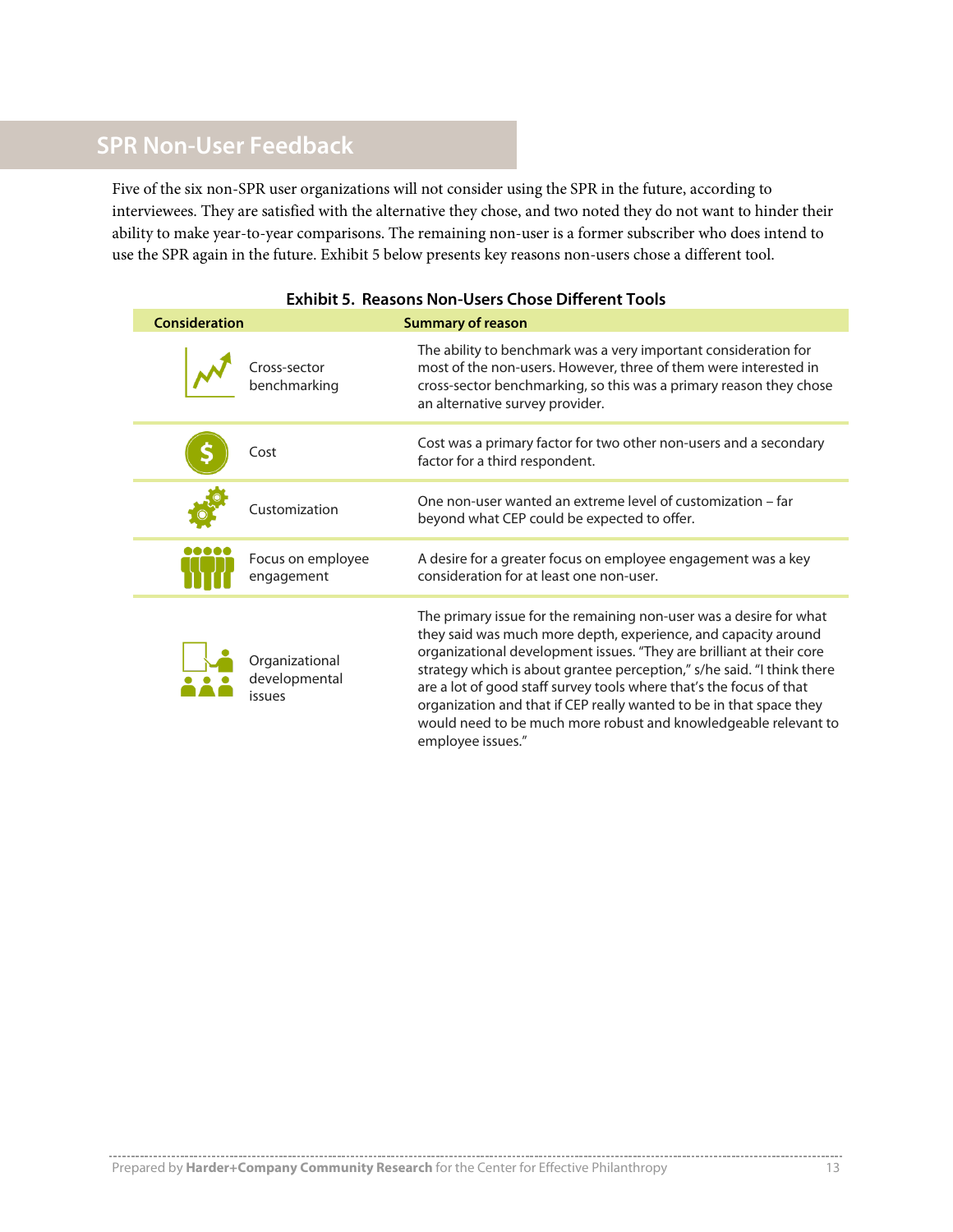## **Recommendations**

This section summarizes the main recommendations that emerge from respondents' feedback on the SPR, related to the two primary goals of the assessment- increasing the effectiveness of the tool and making it more sustainable.

#### **Address the desire for more questions around employee engagement**

CEP will likely have to add to more questions focused on employee engagement to keep three of its current subscriber organizations from considering alternatives. Three interviewees at these foundations emphasized they would like more measures of how committed and energized employees are about their jobs and how passionate they are about the organization. One of these respondents said s/he has studied the concept in some depth and is interested in seeing CEP build in more dimensions around (1) **effort**, or what makes employees go the extra mile and invest in their work in a deep, committed way; (2) **advocacy**, or what makes employees passionate about and advocates for the organization, which is essential in a mission-driven environment; and (3) **retention**, or what it takes to keep talented and motivated employees in the organization. Adding more questions in these areas should help maintain the current subscribership level and increase satisfaction with the tool.

#### **Increase thought leadership and communication**

To attract more users, CEP could elevate employee work experience issues for the sector as a whole. CEP's President and Vice Presidents might consider the value of engaging in more thought leadership on the topic as a way of increasing or creating demand for the SPR, perhaps by showcasing positive impacts of the tool highlighted by users who participated in this study.

It will be important to help foundation leaders understand how employee empowerment, engagement, and satisfaction strengthen foundations so they can achieve greater impact. CEP produced a research report on employee satisfaction in 2012 which was accompanied by a series of blog posts and a conference session, but those messages will need to continue and come from CEP's senior leaders. CEP could also consider translating the knowledge into applicable tools, planning the

**"[CEP's President and Vice President] need to do the education of leaders about why this matters…You don't just show up every two years to do a survey. You use the data, you write about it more, you have ongoing dialogue with CEOs and HR directors about this survey. If there's one area CEP could invest more in, it's the communication strategy and thought leadership around these issues, of how paying attention to these issues can benefit organizations."**

**- SPR user**

dissemination over a long time frame, and recruiting other opinion leaders to help with knowledge creation and dissemination.

#### **Reexamine SPR links with the GPR**

In recent years, CEP has added a few questions into the SPR that directly overlap with questions in the GPR to enable direct comparisons of staff and grantee perspectives. Interview responses of SPR users who raised the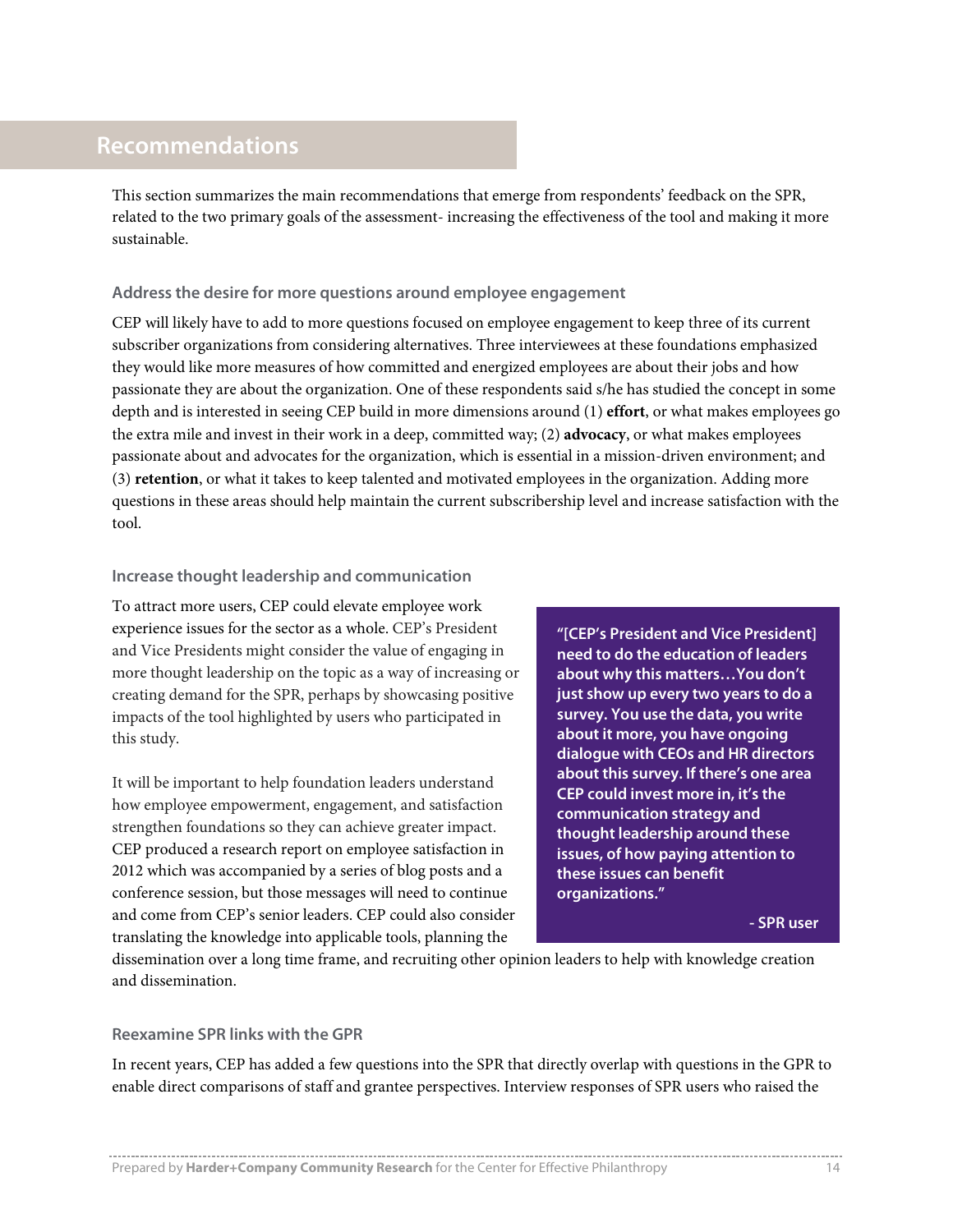subject were mixed. Three respondents noted that the comparison was or could be quite helpful, particularly when the surveys are conducted simultaneously. However, six respondents questioned the value of asking staff for their perspectives on their interactions and relationships with grantees, especially (as two of them highlighted) if the side-by-side analysis is not performed. This set of SPR questions may be better left as optional; CEP can also consider offering the comparative analysis for an additional cost.

#### **Adding a pulse survey as an option could enhance the SPR**

Over three-quarters of those asked about the option of having a shorter, periodic pulse survey expressed interest in such a survey. As one of them explained, "We're taking their key recommendations and we're working on some changes and that's why we want to do a pulse survey on those key recommendations at the end of this year." Without this option, some have been creating their own pulse surveys internally to monitor progress. However, three interviewees cautioned that the timing, depth, and frequency will be tricky.

#### **Consider ways to mitigate the costs of the SPR for users**

Cost was as an issue for three non-users as well as two users. One user explained that the organization would use the SPR more regularly if it were less expensive. One possibility would be to *offer a scaled back/a la carte/non-customized SPR with caveats*. A few SPR users noted that CEP has been flexible and allowed them to opt out of the in-person presentation. The caveat to this is that many SPR users need help with interpreting the results in part because they deal with sensitive internal issues. They have relied on CEP's advice and connections with others in thinking about how to take this next step with their staff. Organizations that choose the scaled-back version after being made aware of the limitations may ultimately decide to engage CEP for further assistance.

CEP may also wish to *be more explicit about discounts that exist for users of multiple tools*. Respondents from two organizations that use multiple tools noted that they try to schedule on-site meetings with CEP concurrently to reduce costs but one of them wondered about the prospect of a discount. "I don't know what their business model is, but for a nonprofit organization, it's getting pretty steep," s/he said.

## **Conclusion**

Although the field of philanthropy has not elevated the importance of foundation staff experiences, more than 40 foundations have used the SPR over the past decade and CEP has built a large comparative dataset. Most of the recent SPR users interviewed as part of this assessment reported a high level of satisfaction and impact and indicated they are very likely to use the SPR again in the future. The SPR is clearly a valuable tool for the field. This assessment has identified ways that CEP might increase its attractiveness and value for existing and future users.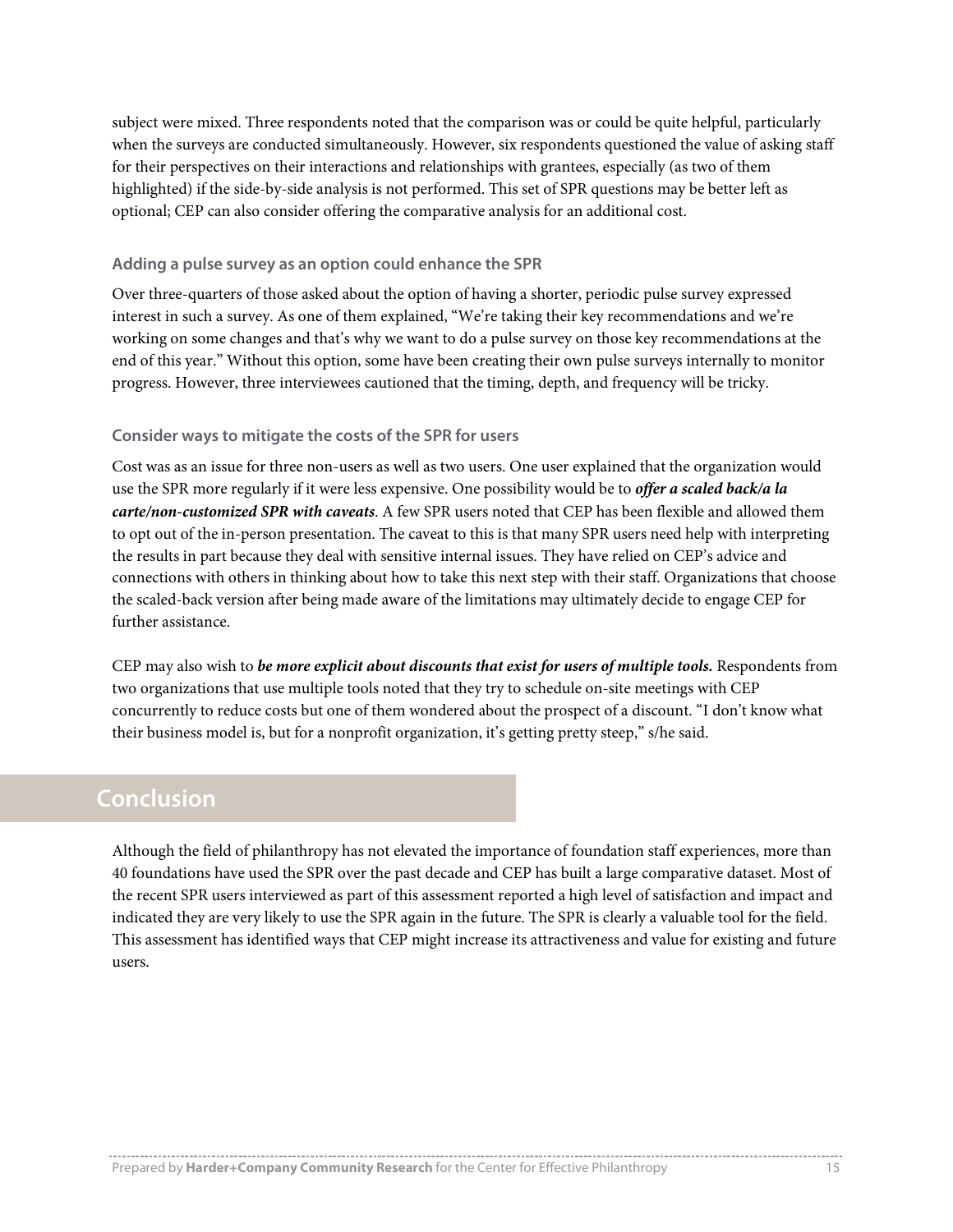## **Appendix**

#### **Methods and Limitations**

The target population for this assessment included CEOs and other senior leaders at 17 foundations that participated in the SPR from June 2012 through May 2014, as well as senior leaders at nine foundations that declined to use the SPR during that time period (a total of 26 foundations). Three of those nine foundations had also used the SPR previously. Within the target population, 11 foundations used CEP's online reporting system while six foundations used the previous version of paper-based reports.

Harder+Company contacted a total of 38 individuals representing 26 foundations to ask for their participation in a telephone interview. Four individuals had left the organizations, bringing the total number of eligible respondents to 34 individuals representing 24 foundations. Twenty four out of the 34 eligible individuals participated, resulting in an **overall response rate among individuals of 71 percent**. At least one individual participated from 21 out of the eligible 24 foundations. A breakdown of the response rates among individuals is presented in Exhibit 6.

| <b>Respondents</b>                                   | <b>Response Rate</b> |
|------------------------------------------------------|----------------------|
| Overall                                              | 71%                  |
| <b>SPR users - CFOs</b>                              | 46%                  |
| SPR users - human resources and other senior leaders | 93%                  |
| Non-users (human resources leaders and other)        | 71%                  |

|  | <b>Exhibit 6. Response Rates</b> |  |
|--|----------------------------------|--|
|--|----------------------------------|--|

Respondents were predominantly SPR users but also included individuals from six foundations that had considered using the SPR within the past two years but then ultimately declined, and instead used a different staff survey tool. As shown in Exhibit 7, six of the respondents were CEOs, 13 were human resources leaders, and five held other senior leadership roles. At four SPR-using foundations, Harder+Company interviewed two representatives (individually). Three of the non-users had used the SPR in the past and are treated as both SPR and non-users in this report. However, one of these individuals did not answer many of the user-specific questions due to time constraints and thus was excluded from the analysis of those responses.

|  | <b>Exhibit 7. Respondent Composition</b> |
|--|------------------------------------------|
|  |                                          |

| <b>Respondents</b>      |       | Count |
|-------------------------|-------|-------|
| Human resources leaders |       | 13    |
| <b>CEO<sub>s</sub></b>  |       | 6     |
| Other senior leaders    |       | 5     |
|                         | Total | 74    |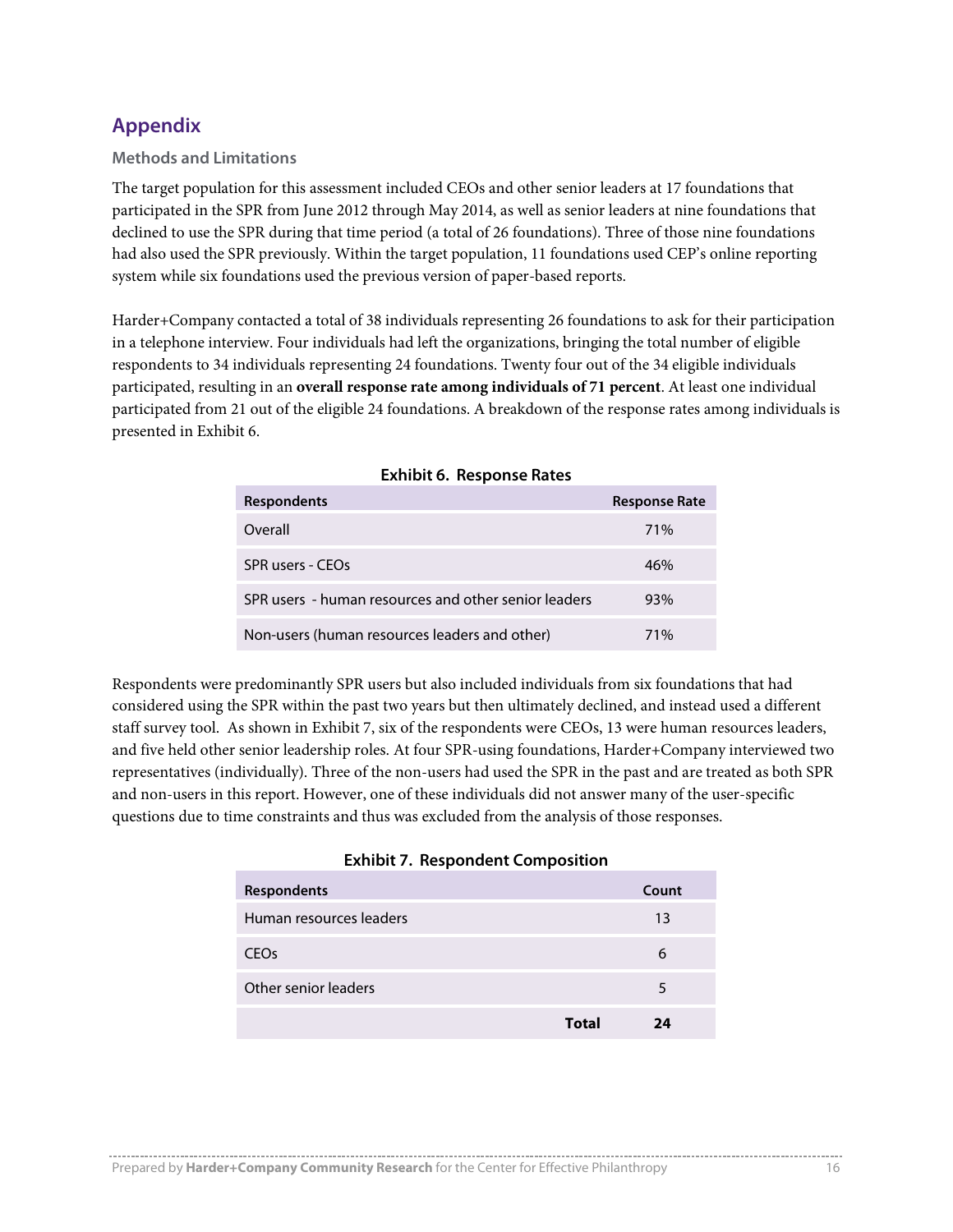One of the **limitations** of this assessment is the potential for **non-response bias**, which is the possibility that the views of respondents may differ from those who chose not to participate. This bias must be considered particularly when the response rate is low, as it was in the case of the CEOs. Some of the CEOs who declined explained that they felt that one representative from their foundation (e.g., the human resources leader) would be sufficient, and/or that their organization had already provided feedback on the SPR to CEP directly.

For some participants, a year or more had passed since their organization had completed the SPR which increased the possibility for **recall bias**, which is simply the potential for respondents to give inaccurate information due to imperfect memories. Despite these limitations, we believe the data presented in this report provide important insight into the usefulness and impact of the SPR.